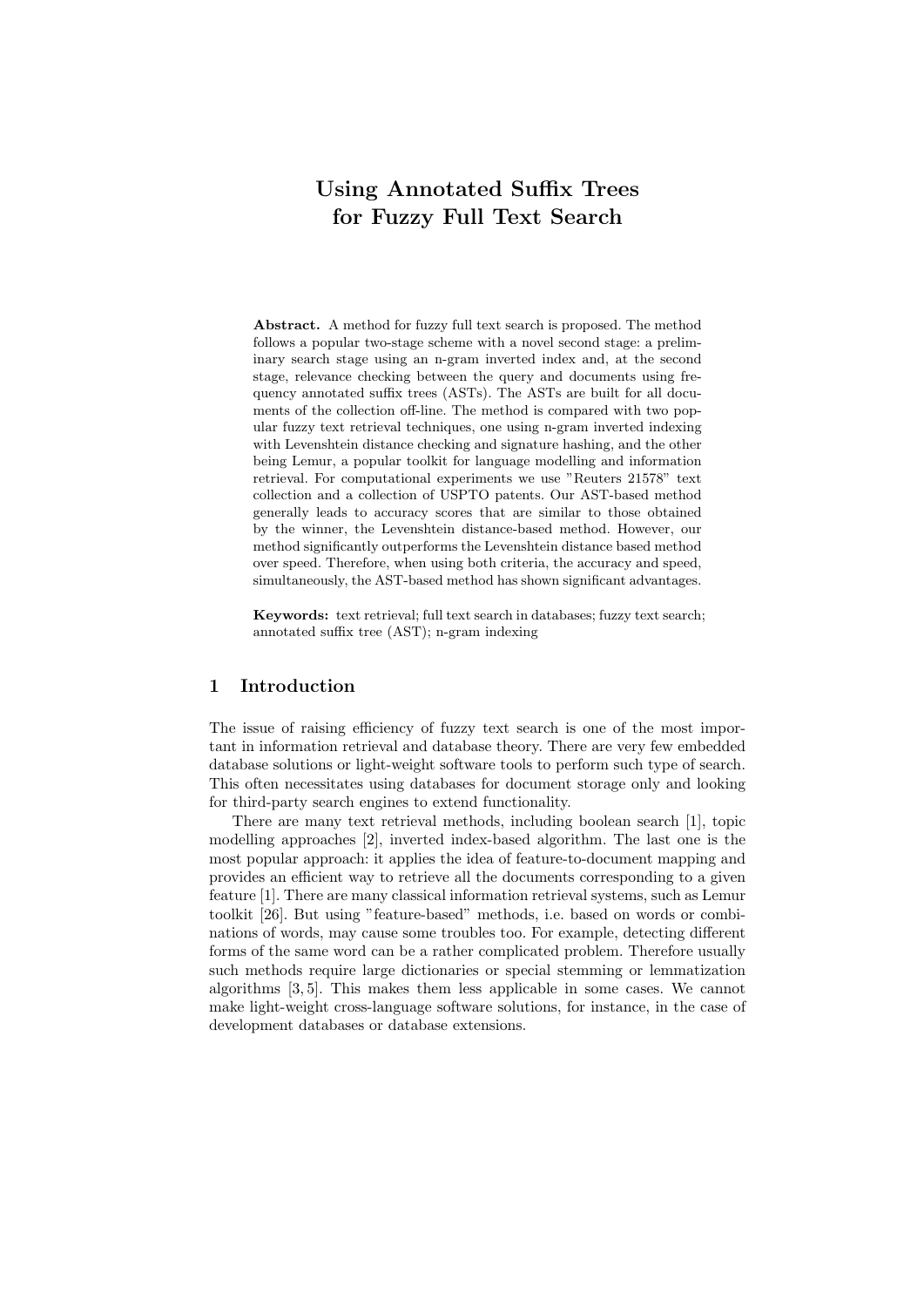In real situations text features may contain mistakes or other inaccuracies. This fact aggravates the issue. In such a case we are in the realm of fuzzy text search. There are several methods of fuzzy text search; an excellent survey can be found in [16], it describes and compares several classical methods and their further modifications. The simplest one of these methods uses so-called extended inverted index at which some inaccurate forms of features are appended to the index. Other methods are based on pronunciation rules of the language, as for example, Soundex algorithms [6]. Also there is the n-gram index approach: some substrings (of length  $n$ ) are included in index instead of features). This approach is implemented in some databases as a tool for simple fuzzy full text search [15].

The more advanced methods apply distance between features calculation: Levenshtein (sometimes called "edit") distance [9, 10], Damerau-Levenshtein distance, Jaro-Winkler distance, or BK-trees [8] and further modifications. There are combined variants of distance-based methods, for instance, together with index approaches. For example, in [10] and group of similar papers were proposed several methods based on the idea of preliminary substituting (or extending) features from search query by features from a text dictionary using n-gram index [12]. These techniques provide very high search accuracy levels, but their time complexity is often quite high.

One more popular method is the so-called signature hashing: it applies special hashing procedure for features [13, 16]. The main idea here is the following: both the inaccurate feature and the original one are to be mapped into the same hash. Only hashes of features are stored into the index. The main disadvantage of this method is possible collisions: some absolutely unrelated features can be mapped into the same hash value.

Also there are word-embedding models, for example, Word2Vec [27] by Google, based on neural networks. Word2Vec often shows excellent results in synonyms and mistakes detection. However, these methods require training, that is, additional computations and additional memory. Furthermore, if a text collection under consideration was changed (for example, collection extending may imply new mistakes in words), these methods require some kind of retraining. Apparently, these fact makes Word2Vec and similar approaches inapplicable in some situations.

In this paper we propose a method of language-independent fuzzy search, which does not require training. It can be easy implemented, for example, as a tool for fuzzy full text search in databases. This method is based on a different approach to text representation, which was developed in a series of B. Mirkin and E. Chernyak's papers (for example, [19]). This approach uses the so-called annotated suffix trees (AST) as a tool for document processing. The authors used this approach to obtain the so-called string-to-document relevance score. We describe our method and compare it with some other popular techniques, specifically, the classical Levenshtein distance method together with n-gram inverted indexing [10], and the signature hashing method from [13, 14].

It should be pointed out that all the methods under consideration can be applied to any data represented by texts.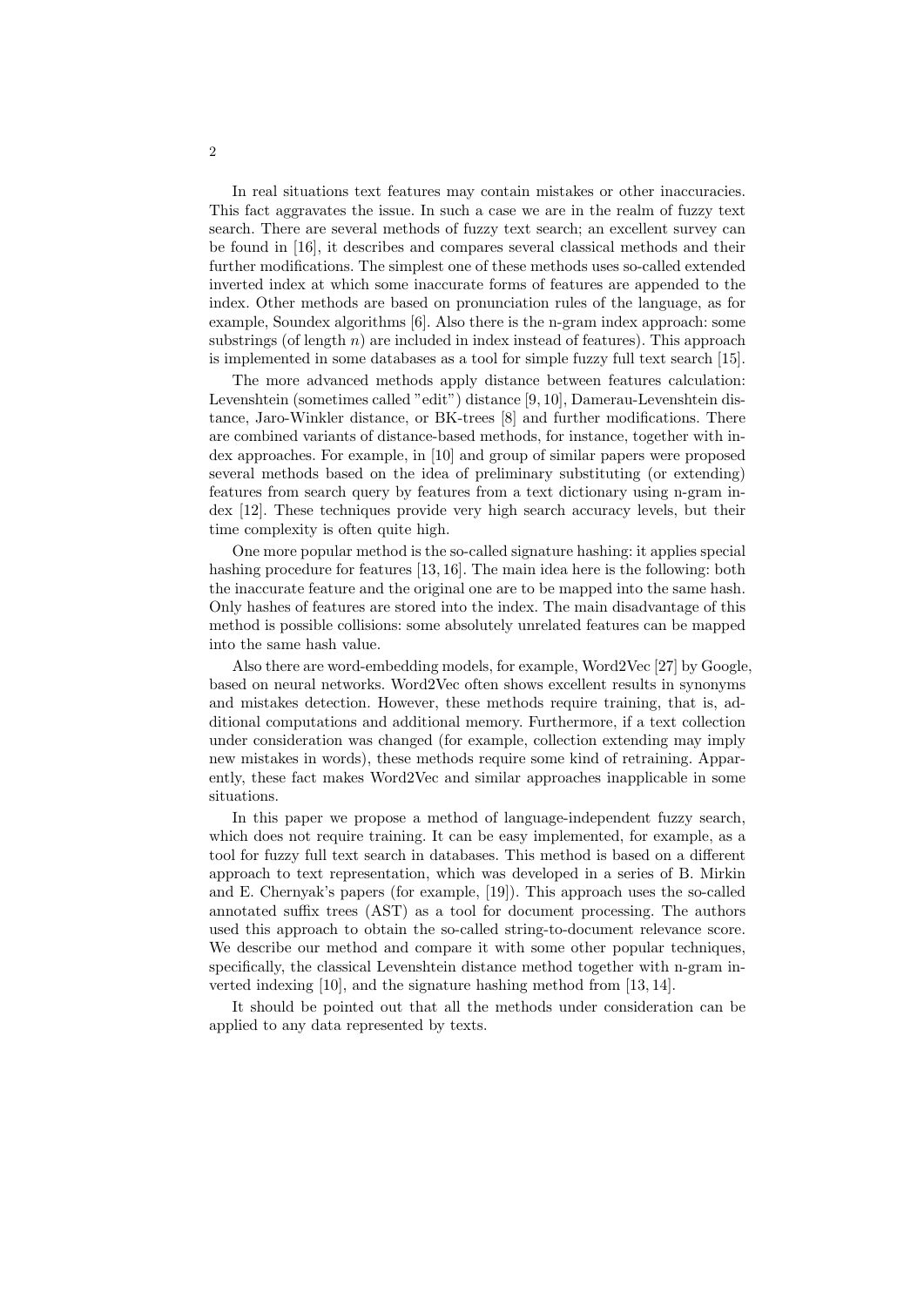# 2 Method

We constructed a method for text search based on annotated suffix trees (AST). AST can be used for representing individual texts. A full description of a method for constructing AST can be found in papers [19] and (with some improvements) [21], here we give a brief description.

AST is a weighted rooted tree, which is used for storing text fragments and their frequencies. One of tree nodes is the root of the tree, an empty tree contains the root only. Other nodes contain text symbols and corresponding frequencies that are called annotations. To construct an AST for a text string we extract all suffixes from this string. A k-suffix of a string  $x = x_1x_2...x_N$  of length N is a continuous substring  $x_k = x_{N-k+1}x_{N-k+2}\dots x_N$ . For example, 3-suffix of string INFORMATION is a substring ION, and 5-suffix, ATION. Note that N-suffix of any string is a whole string. Each AST node is assigned a symbol and the so-called annotation (frequency of the substring corresponding to the path from the root to the node including the symbol at the node). The root node of AST has no symbol or annotation.

An algorithm for constructing AST for any given string  $x = x_1 x_2 ... x_N$  is described below.

- 1. Initialize an AST consisting of a single node, the root: T.
- 2. Find all the suffixes of the given string:
- ${x^k = x_{N-k+1}x_{N-k+2}\ldots x_N|k=1,2,\ldots,N}.$
- 3. For each suffix  $x^k$  find its maximal overlap, that is, coinciding path from the root, in T:  $x^{k_{max}}$ . At each node of the path for  $x^{k_{max}}$  increase the annotation by 1. If the length of the overlap  $x^{k_{max}}$  is less than k, we extend the path by adding new nodes corresponding to symbols from the remaining part of this suffix. Annotations of all the new nodes are equal to 1.

An example of AST for string ABCBA is shown in Figure 1.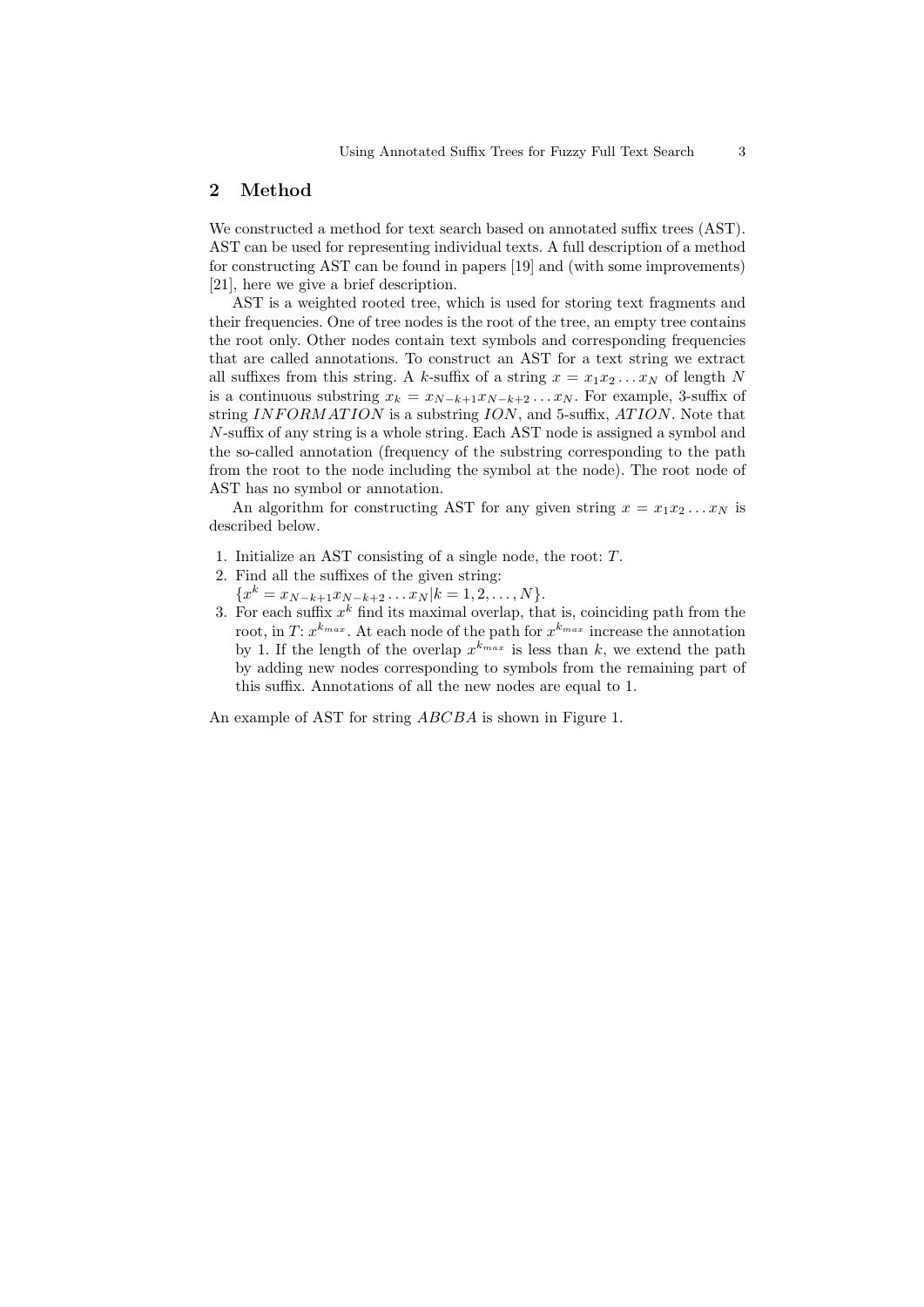

Fig. 1. An example of AST

Having an AST  $T$  built, we can score the string-to-document relevance by using it. To do this we follow [19] by computing the conditional probability of node  $u$  in  $T$ :

$$
p(u) = \frac{f(u)}{\sum_{v \in T:parent(u) = parent(v)} f(v)},
$$
\n(1)

where  $f(u)$  is the frequency annotation of the node u. Using the formula above we can calculate the probability of node  $u$  relative to all its siblings. For each suffix  $x_k$  of the string x the relevance score  $s(x_k, T)$  is defined as:

$$
s(x_k, T) = \frac{1}{k_{max}} \sum_{i=1}^{k_{max}} p(x_i^k).
$$
 (2)

Finally, the relevance score of the string is expressed by the following formula:

$$
S(x,T) = \frac{1}{N} \sum_{k=1}^{N} s(x_k, T).
$$
 (3)

For example, the relevance score of substring BAC and AST constructed for string ABCBA is 0.35. Thus, AST approach allows to obtain string-to-document relevance scores. We split any document into strings (usually we use 2-3 consecutive words as one string), create an empty AST for the document and add these strings in AST sequentially. We carry out this procedure for each document of the given collection, build AST for each document, after that we have all AST's constructed (1 AST for 1 document). If we want to search for relevant documents for the given query, we have to compute string-to-document relevance scores for all documents and choose the most relevant ones.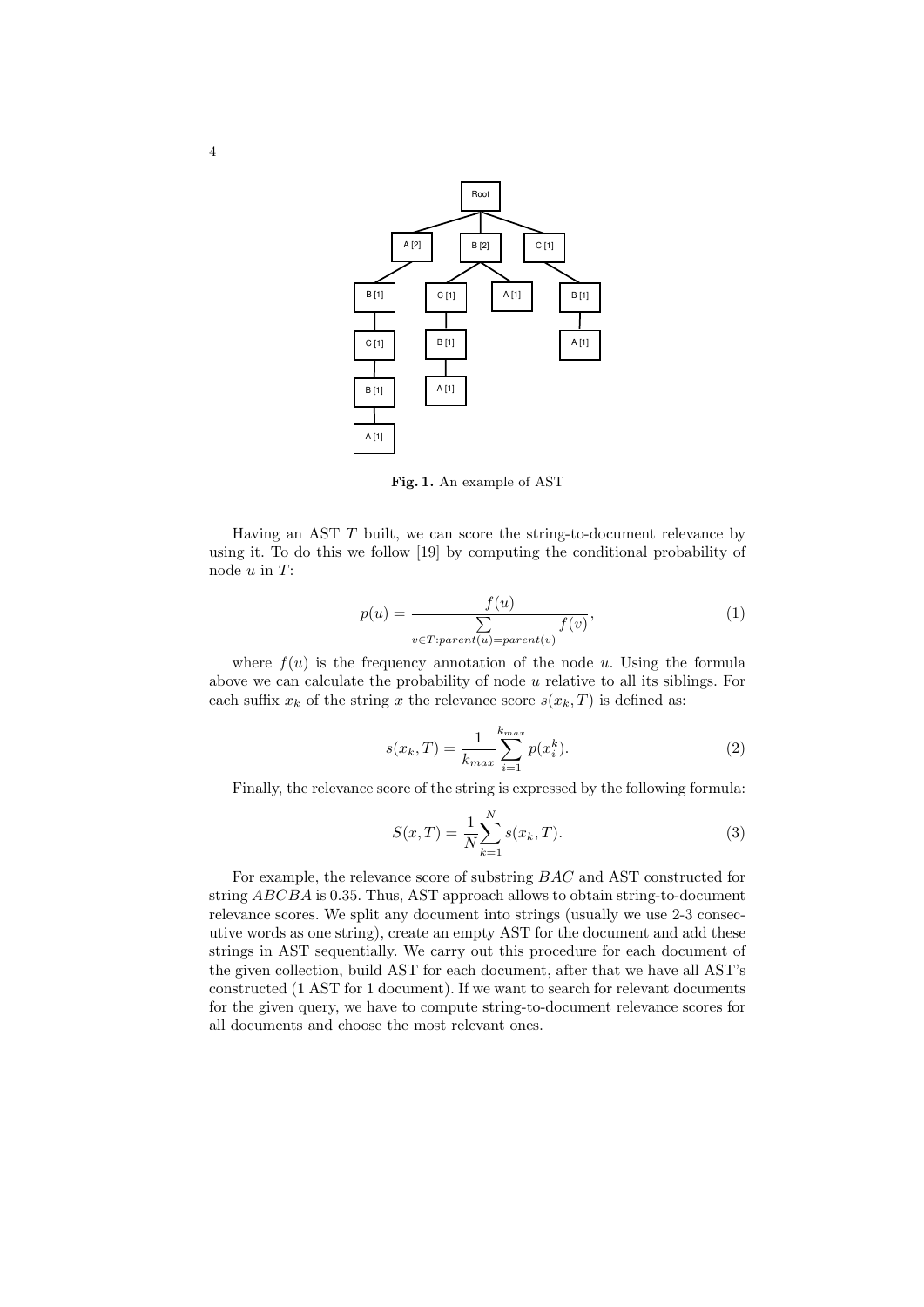To improve the performance of this algorithm we use a special fragment (also called n-gram) inverted index. The index has the following form:

$$
\begin{cases}\nf_1 \leftarrow [n_{11}, \dots, n_{1m_1}] \\
f_2 \leftarrow [n_{21}, \dots, n_{2m_2}] \\
\vdots \\
f_K \leftarrow [n_{K1}, \dots, n_{Km_K}],\n\end{cases} \tag{4}
$$

where features  $f_i$  are document substrings (n-grams, 3–4 sequential symbols), and  $n_{ij}$  are numbers of corresponding documents which contain these features. K is a number of features. This approach allows to decrease the number of calculations by taking into account only "probably good documents" (for further relevance evaluating using AST). The final search algorithm consists of the following steps:

- 1. Split a query into substrings and select corresponding documents from inverted index.
- 2. Calculate string-to-document relevance score for these documents using AST
- 3. Sort the documents by relevance score.

Note, if we denote  $m$  as a length of a search query (i.e. count of symbols), the time complexity of calculating string-to-document relevance score is  $O(m^2)$ . It is independent from document length. In contrast, the time complexity of Levenshtein distance procedure (for a query consisting of 1 feature) is  $O(N \cdot$  $m \cdot n$ , where N is a number of document features, n is average feature length. This complexity can be reduced by considering no more than  $k$  differences –  $O(N \cdot k \cdot min(m, n))$ . Nevertheless, the last expression depends still on document length. Therefore, the direct applying Levenshtein distance approach to fuzzy full text search can be inappropriate in a case of large documents. Also note both these methods require some additional memory.

#### 3 Experiments and results

We carry out computational experiments using real data. We used laptop with 2.0 GHz dual-core processor and 4 GB RAM, running under Ubuntu 15.04 operating system for our aims.

In our comparison we have considered AST-based method, Levenshtein distance (LD) based method (both with n-gram inverted indexing) signature hashing (SH) algorithm and retrieval method from Lemur toolkit. To test these methods we take 2 collections of text documents: "Reuters-21578" collection [23]  $(\#1)$ and collection of USPTO patents  $[24]$  ( $\#2$ ), both in English. The first one (containing about 20000 articles) was used for quality measurement and performance (speed of search procedure) testing. The second collection was obtained from a set of patents in pdf format. We downloaded several thousand pdf documents from official site [24] and chose 8000 largest documents from this set. This collection was used for performance testing only.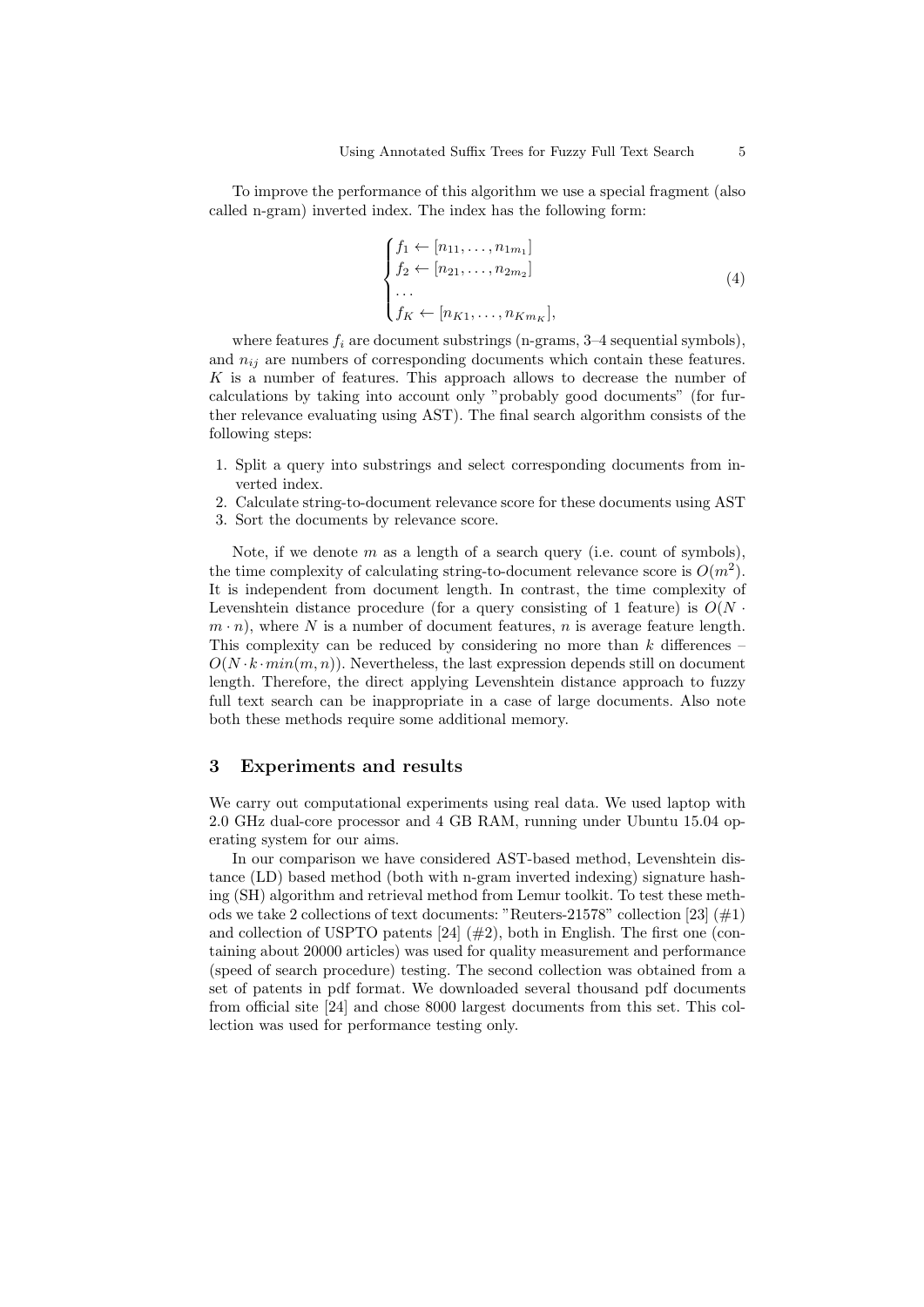All search queries were obtained from collection's features and their sequences using substitutions by variants containing mistakes. We used Wikipedia lists of common English misspellings for these[25]. This gives real user mistakes and eliminates the need in surrogate cases. On the other hand, when we randomly "injured" some features in documents, the procedure gives exactly the same results. Examples are: "red aple" (the correct one is "red apple"), "gramatical rules" ("grammatical rules"), "abritrary positive number" ("arbitrary positive number"). Overall, 120 queries (per each collection) was prepared. All decisions about document relevance were combined from the fact whether the document contains the correct query and expert judgements. Using Collection  $#1$  we have calculated precision and recall for the results obtained for all the queries using standard formulas (which are shown below).

$$
Recall = \frac{|Relevant \text{ documents provided by the system}|}{|All \text{ relevant documents}|}
$$
(5)

$$
Precision = \frac{|Relevant\ documents\ provided\ by\ the\ system|}{|All\ documents\ provided\ by\ the\ system|}
$$
 (6)

Average precision of the methods is shown in Table 1. Here, 5-document and 10-document levels mean the number of documents, which are used to calculate the precision, an important quality metric, because in many problems only most relevant documents are needed.

| Document level   AST-based |        | LD-based | <b>SH-based</b>                 | Lemur method |  |  |
|----------------------------|--------|----------|---------------------------------|--------------|--|--|
|                            | method | method   | $\lfloor \text{method} \rfloor$ |              |  |  |
|                            | 0.81   | 0.82     | 0.69                            | 10.54        |  |  |
|                            | 0.64   | 0.66     | $ 0.53\rangle$                  | 0.46         |  |  |
| Average                    | 0.73   | 0.74     | $\mid 0.61$                     | 10.50        |  |  |

Table 1. 5 and 10-document level precision

To show a level of search quality and see an interplay between the precision and recall, let us use so-called 11-pt precision-recall curves [7]. This curve shows a precision level for a given recall level at the same search method. Usually one uses 11 levels of recall (from 0.0 to 1.0 with a step equal to 0.1). Precision-recall curves for different search methods are shown by Figure 2 below.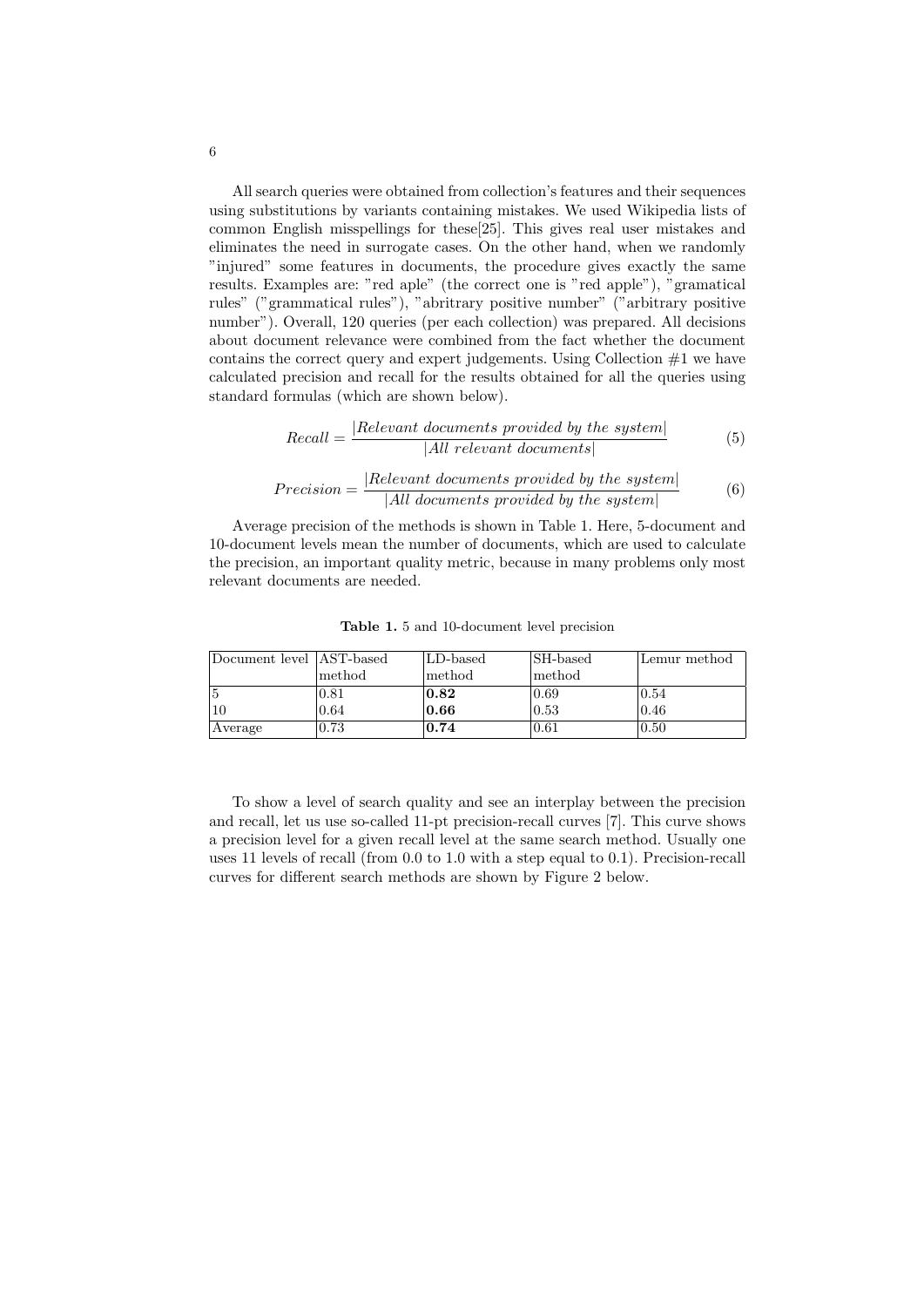

Fig. 2. Precision-recall curves for the methods under consideration

So, AST-based method slightly concedes Levenshtein distance-based but it is significantly better than signature hashing method and Lemur method. Note the last one is not specially designed for fuzzy search, but nevertheless it shows visible results. To test the performance of the search methods under consideration we used both collections,  $\#1$  and  $\#2$ . The AST-based retrieval method appears to be slower than Lemur and those based on signature hashing, but it is significantly faster than the Levenshtein distance-based method. The results are presented in Table 2.

Table 2. Average time of query processing for different methods (CPU time, sec.)

| Collection | AST-based | LD-based | <b>SH-based</b>                 | Lemur method |
|------------|-----------|----------|---------------------------------|--------------|
|            | method.   | lmethod. | $\lfloor \text{method} \rfloor$ |              |
| $\neq$ 1   | 0.0210    | 0.1320   | $ 0.0110\rangle$                | 0.0080       |
| #2         | 0.0130    | 0.0870   | 0.0060                          | 0.0050       |
| Average    | 0.0170    | 0.1100   | 0.0090                          | 0.0065       |

Also we tried to use AST with different string lengths used at the tree construction phase (usually we use 2-3 words as one string), in a range from 1 word to 4-5 words. On the basis of using the Collection  $#2$  for experiments we can conclude: "stretching out" of strings increases the query performing time (see Table 3).

We can improve the performance of the algorithm by imposing restrictions on the maximum admissible length of AST strings. However, in such a case we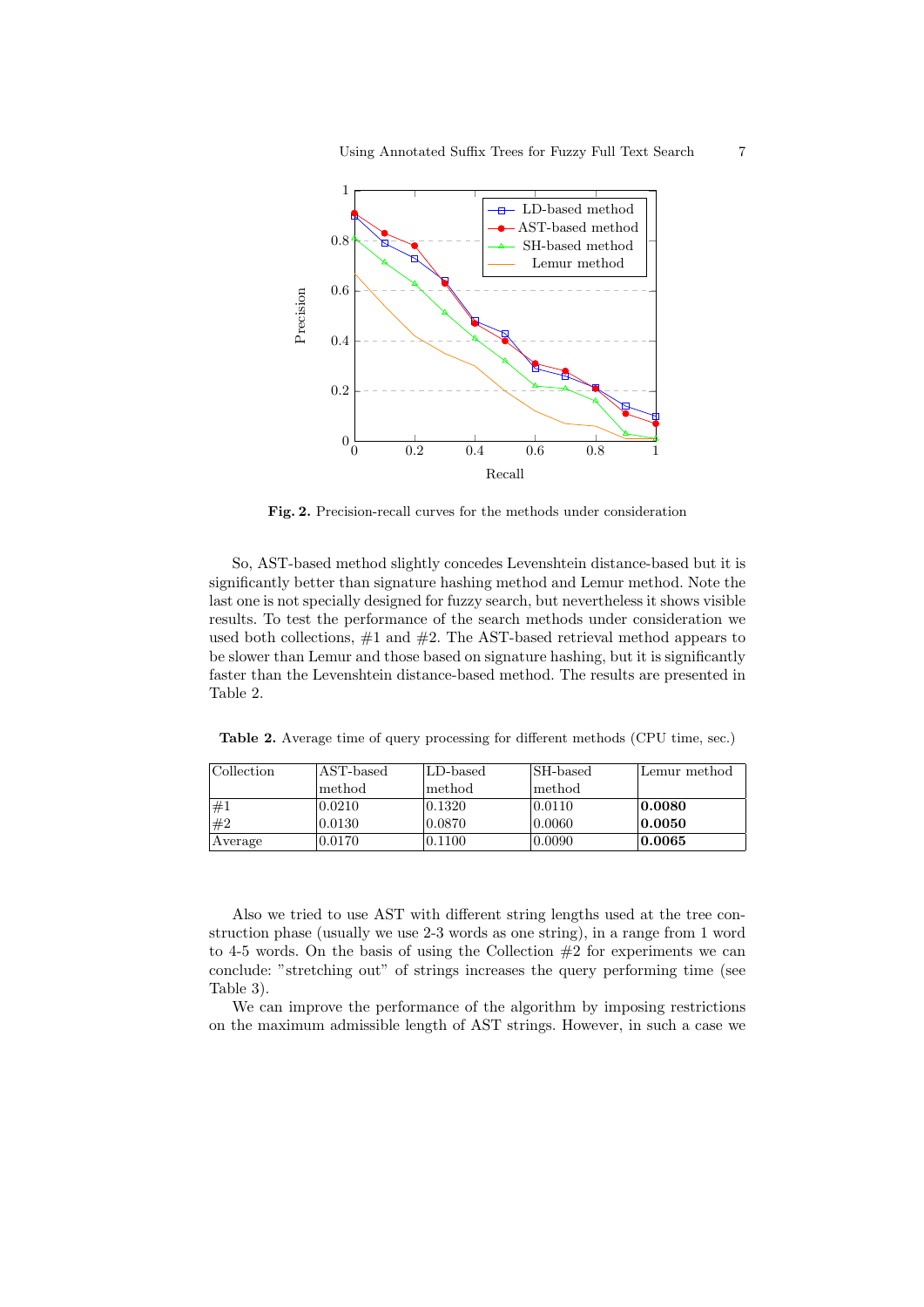Table 3. Influence string length used in AST and query processing time (CPU time, sec.)

| AST with 1 word per string AST with 2-3 words per AST with 4-5 words per |        |  |  |        |  |  |
|--------------------------------------------------------------------------|--------|--|--|--------|--|--|
|                                                                          | string |  |  | string |  |  |
| 0.010                                                                    | 0.013  |  |  | 0.022  |  |  |

can lose helpful conjunctions between words and impair the quality metrics of the algorithms. We are going to investigate this in further work. Also one can note the time of given query processing for the AST-based method depends on the length of this query. This can be explained by the need to apply the string-to-document relevance score formula.

# 4 Conclusions

The main purpose of this project is to show that the annotated suffix tree (AST) techniques can be competitively applied to fuzzy text retrieval problems. We have developed an AST-based search method and compared it with two popular fuzzy text retrieval techniques. Our experiments demonstrate that the AST-based method provides both competitive quality and good performance, in contrast to the other methods under consideration. Our future work should include experimentation over the admissible length of the strings entering the AST-based processing. Also this method should be easy to implement as a lightweight database plug-in.

Acknowledgments. I wish to thank Prof. B. Mirkin for his advice and valuable comments.

### References

- 1. Manning, C. D., Raghavan, P., Schutze, H. Introduction to information retrieval. Cambridge university press, Cambridge (2008).
- 2. Wei, X., & Croft, W. B. (2006, August). LDA-based document models for ad-hoc retrieval. In Proceedings of the 29th annual international ACM SIGIR conference on Research and development in information retrieval (pp. 178–185). ACM.
- 3. Lovins, J. B. (1968). Development of a stemming algorithm. MIT Information Processing Group, Electronic Systems Laboratory.
- 4. Porter, M. F. (1980). An algorithm for suffix stripping. Program, 14(3), pp. 130– 137.
- 5. Willett, P. (2006). The Porter stemming algorithm: then and now. Program, 40(3), pp. 219–223.
- 6. Holmes, D., & McCabe, M. C. (2002, April). Improving precision and recall for soundex retrieval. In Information Technology: Coding and Computing, 2002. Proceedings. International Conference on (pp. 22–26). IEEE.

8